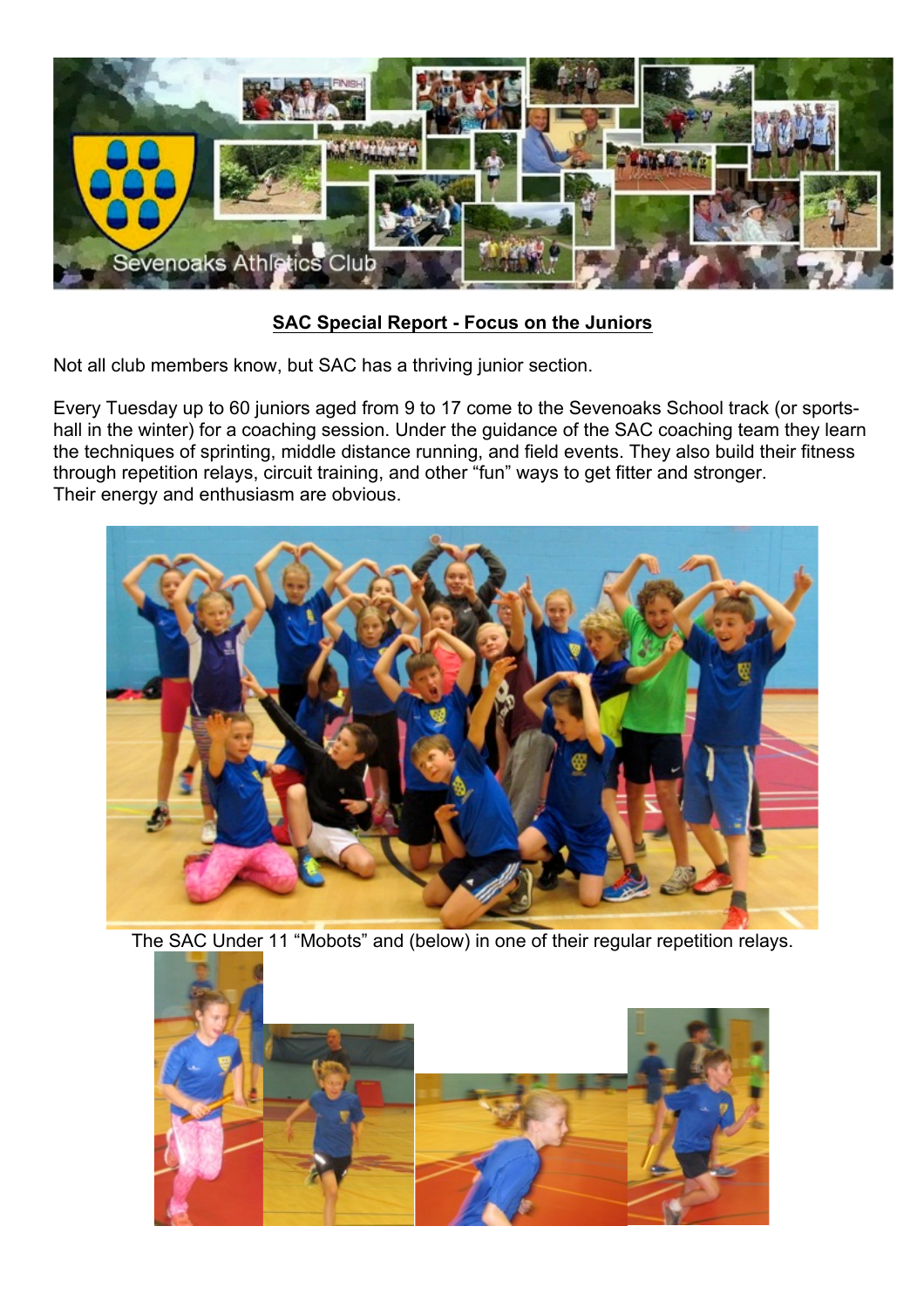

The "serious" over 11's with coach Adam & assistant Garry

"My son wouldn't miss it for the world", said one Mum. "It's the highlight of his week"

Club Chairman, Paul Tabor said, "This is surely one of the best contributions that the club makes to the local community. We hope that these youngsters will acquire a life-long interest in running and athletics. Some may go on to compete seriously, but if they simply enjoy running and keeping fit throughout their lives, we will have achieved something important."

## **The Coaching Team**



Adam Rose, Geoffrey Kitchener, Jon Copping, Rob Carr, Garry Owens

The club's coaching team (above) dedicates Tuesday evenings to the juniors.

"We try to give all the juniors a high quality training night, with an emphasis on enjoyment", said Adam, "but we have a very small coaching team."

"If we had more coaches and assistants, we would be able to split into smaller groups and make it even better. Quite often all we need is a few extra pairs of hands to set out course markers or organize the groups into smaller teams. You don't need to have any coaching experience or qualifications – just a desire to help. "

The shortage of coaches has been worsened by injury to Rob Carr (who injured one foot whilst taking part in a 100 mile race just after completing his 100<sup>th</sup> marathon). Rob will be out of action for several months.

Also Mike Harwood is currently out of action, following knee replacement surgery. We hope you recover soon, Mike and come back as quickly as you can.